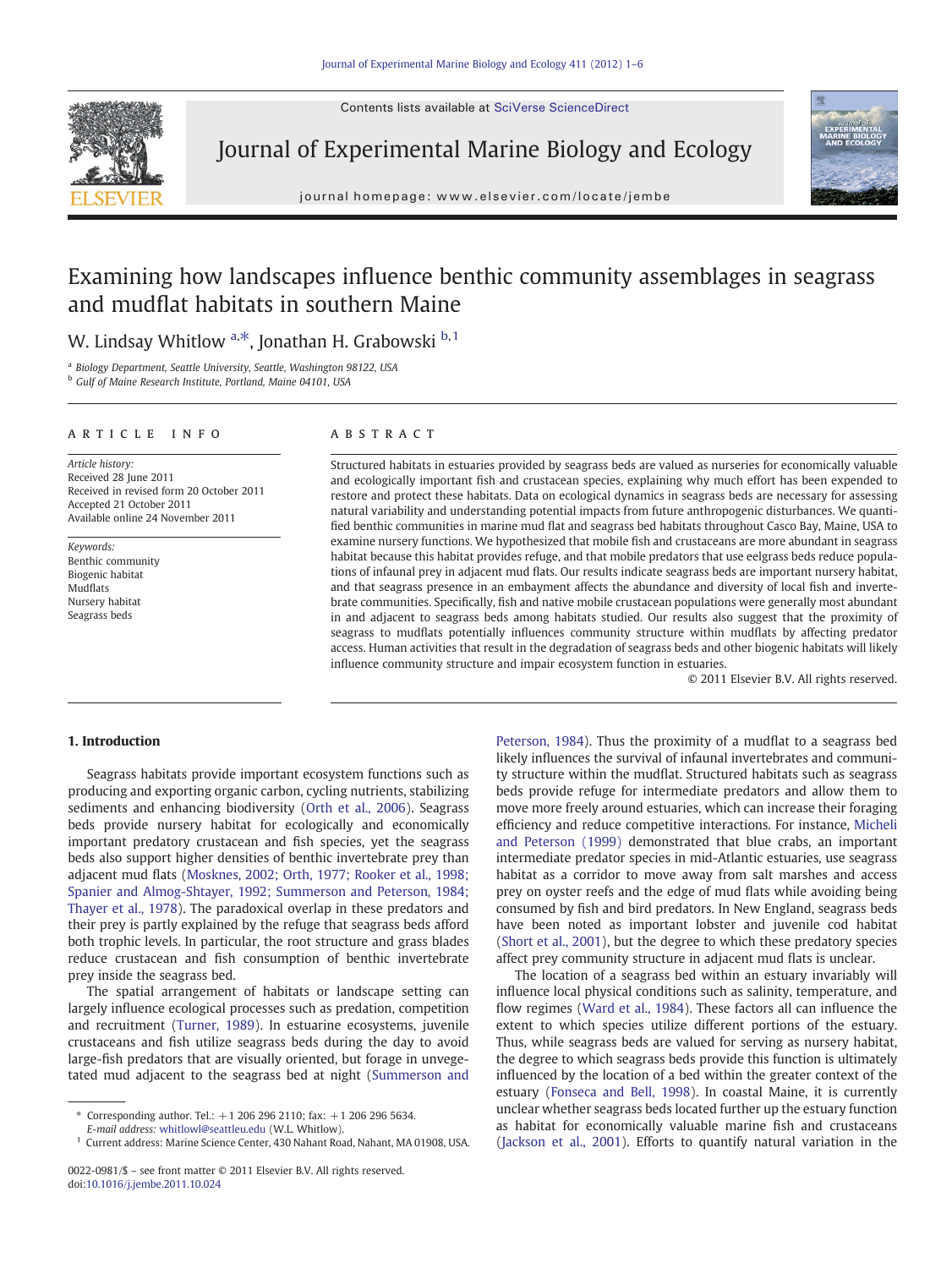nursery function of seagrass habitat along such estuarine gradients will be valuable for coastal managers attempting to restore and protect seagrass habitat to maximize their value as nursery habitat.

We quantified the benthic communities in seagrass beds and mud flats in Casco Bay, Maine to better understand if seagrass in this region functions as nursery habitat and influences nearby prey. We hypothesized that seagrass beds support higher densities of juvenile fish and crustaceans because the beds provide refuge from their predators. Also, since the nursery function of seagrass beds is influenced by their location within the estuary, we hypothesized that seagrass beds near shore have higher fish and crustacean abundances because their predator populations increase further offshore. Last, we hypothesized that infaunal prey species are less abundant in mud flats close to seagrass beds than in mud flats further from seagrass beds because the juvenile fish and crustaceans would be more likely to forage closer to their nursery habitat. By quantifying the nursery function of pristine estuarine habitats in coastal Maine, this study provides necessary baseline information in the unfortunate event of a significant coastal disturbance. Efforts to quantify these functions are extremely important given that seagrass beds globally have been significantly reduced from anthropogenic activities over the past century ([Orth et al., 2006; Waycott et al., 2009\)](#page-4-0).

# 2. Materials and methods

# 2.1. Field survey

In the Gulf of Maine, Casco Bay contains ~146,000 acres of marine habitats, including over 10,000 acres of tidal flats and 7000 acres of seagrass habitat that offer prey resources for juvenile fish, birds, and large crustaceans ([Casco Bay Estuary Project, 2003\)](#page-4-0). To determine how habitat influences the distribution and abundance of fish in Casco Bay, ME, four coastal locations with sizable seagrass beds (Zostera marina) and mudflats were sampled (Fig. 1). From south to north, the locations were Mackworth Cove, Broad Cove, Maquoit Bay, and Middle Bay. At each location, samples were collected in four habitats: a subtidal seagrass bed (referred to as 'seagrass', GR), a subtidal mudflat adjacent to the seagrass bed ('near subtidal', NS), an intertidal mudflat near the seagrass bed (i.e., between seagrass

bed and shore; 'near intertidal', NI), and an intertidal mudflat distant from the seagrass bed were sampled ('far intertidal', FI). Each site was sampled once every six weeks starting in the spring and ending in the fall of 2005.

Core sampling was conducted to assess the effects of site and habitat on resident infauna and epifauna. During July and September, six 20 cm deep soil cores were collected at each habitat that was sampled. Core sampling was conducted in the far intertidal only in the summer at Maquoit and Middle Bays. Each core was sieved on site and the resulting sample was preserved in formalin. After transfer to ethanol and staining with rose bengal for easier identification, organisms were picked, identified, counted, and weighed.

Trawl surveys were conducted in order to examine the effects of site and habitat on nekton communities. During all four seasons, a 3-m wide otter net lined with 2.5-cm stretch net was used to pull two non-overlapping 100-m long trawl tows through each habitat at each site. Distances were estimated using a handheld GARMIN GPS unit. Collected fish and a select number of crab and lobster guts were preserved for gut content analysis. All other species were identified and quantified before being released.

# 2.2. Statistical analyses

The quantity of organisms in each taxa group identified in all six cores collected at each site during each season was averaged. Crustaceans, Polychaetes, and Mollusks accounted for 98.8% of all individuals found in cores and were highly uncorrelated  $(R^2$  was less than 0.025 for all 3 pairwise comparisons), thus we proceeded with individual ANOVAs for each taxonomic group rather than conducting a MANOVA. The effects of habitat (seagrass, near intertidal, and near subtidal) and site (Mackworth Cove, Broad Cove, Maquoit Bay, and Middle Bay) on the density of crustaceans (largely amphipods and isopods), mollusks (bivalves and gastropods), and polychaetes were analyzed using separate two-way ANOVAs for each taxonomic group. Cochran's test for heterogeneity of variances was performed on each dataset ([Underwood, 1981\)](#page-5-0). Those that violated Cochran's test were square-root transformed, and data were reanalyzed. When the effect site was highly non-significant (i.e.,  $p > 0.25$ ), this factor was removed from the model and data were reanalyzed



Fig. 1. Location of research sites across Casco Bay, Maine, USA. Sites compared include: Maquoit Bay, Middle Bay, Broad Cove, and Mackworth Cove.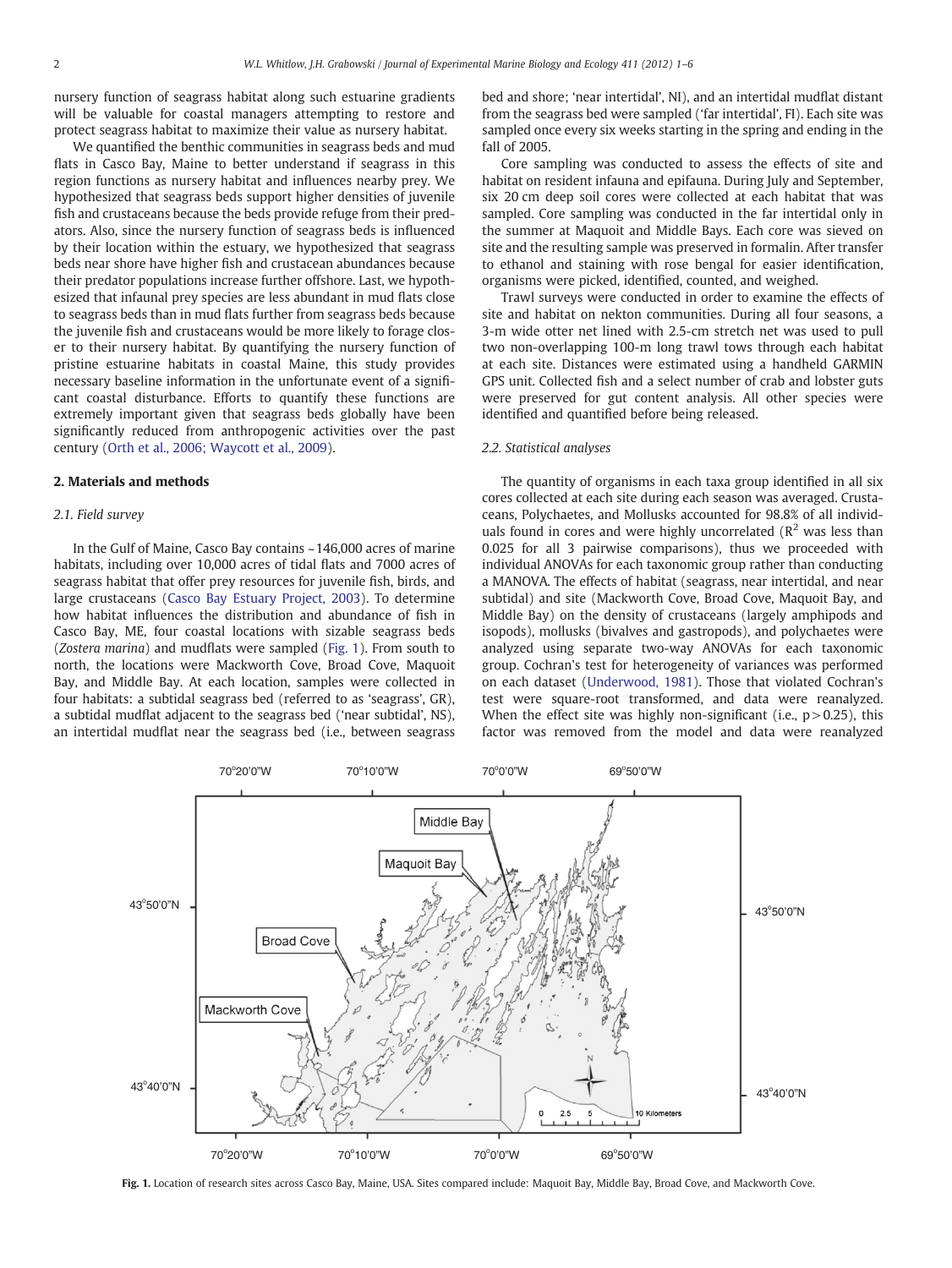<span id="page-2-0"></span>[\(Underwood, 1981](#page-5-0)). Fisher's PLSD post-hoc tests were conducted for significant main effects and when the interaction between site and habitat was significant.

The quantity of organisms in each taxa group identified in both trawls collected at each site during each season was averaged. The effects of site (all 4) and habitat (seagrass, near intertidal, near subtidal, and far intertidal) on the density of nursery fish (four-bearded rockling, cunner, sculpins, winter flounder, white hake, and tom cod) and crustaceans (lobsters and crabs) were analyzed using separate two-way ANOVAs. The effects of site and habitat on the density of prey species including alewives, mummichogs, pipefish, hermit crabs, Crangon shrimp, gastropods, and sticklebacks were also analyzed



Fig. 2. Mean density of crustaceans (A), mollusks (B), and polychaetes (C) from core sampling across habitats and sites. Seagrass beds (GR) had higher density of crustaceans than other habitats; mollusks were most abundant in the far intertidal (FI) habitat at Middle (MI) and Maquoit (MQ) Bays; and, polychaete densities were highest at Broad (BC) and Mackworth (MW) Coves.

using a two-way ANOVA. Finally, the effects of site and habitat on the amount of seagrass and algae were analyzed using separate two-way ANOVAs.

## 3. Results

To examine patterns in predator and prey communities, we conducted trawl and core sampling in less disturbed sites throughout Casco Bay. Both site and habitat influenced the distribution and abundance of the benthos captured in core sampling efforts in 2005. Crustacean densities were 2 to 3 times greater in the seagrass habitat regardless of site, but did not differ in the other habitats (Fig. 2A,  $F_{3,14} = 4.0$ ,  $p = 0.029$ ; Fisher's PLSD  $p < 0.05$ ). There was also a marginal effect of site on crustacean densities, with densities in Broad and Mackworth Coves greater than twice those in Maquoit and Middle Bays (Table 1,  $F_{3,14} = 2.4$ ,  $p = 0.112$ ). Examination of isopods and amphipods separately suggested that both of these taxonomic groups were more abundant in seagrass habitat. Amphipods (54.0%; a mixture of ampeliscids, corophids, caprellids, and gammarids), isopods (27.3%; Edotea triloba and Idotea balthica), and decapods (17.3%; largely the grass shrimp Crangon septemspinosa, hermit crabs, and the green crab Carcinus maenas) contributed over 98% of total crustaceans counted.

Mollusk densities in core samples also differed as a function of both habitat and site (Fig. 2B, Table 1, significant interaction:  $F_{9,14} = 25.6$ , p<0.0001). In the northern part of Casco Bay at Maquoit and Middle Bays, bivalve densities per core were much higher at the far and near intertidal sites (i.e., ~17–25 vs. 1–2 per core). Meanwhile, mollusk densities in Broad Cove were 3 to 5 times greater in near subtidal and near intertidal habitats compared to seagrass and far intertidal habitats. Mollusk densities did not differ as a function of habitat in Mackworth Cove. Bivalves accounted for 90.9% of mollusks found in cores. Of the fourteen bivalve species identified, Macoma balthica (45.2%), Tellinids (18.1%), Mya arenaria (13.3%), Gemma gemma (9.3%) and Mercenaria mercenaria (5.2%) accounted for 91% of bivalves found in cores. M. balthica was extremely abundant in the northern portions of Casco Bay at the far and near intertidal habitats. Mya arenaria was also more abundant at the northern sites, whereas Tellinids were more common in the southern portion of Casco Bay. Of the six gastropod species identified, the most abundant were the eastern mudsnail Nassarius obsoletus (56.8%) and the slipper shells Crepidula spp. (29.7%). Mudsnails were most common at Maquoit and Middle Bays, whereas slipper shells were randomly distributed throughout our sites in Casco Bay.

Polychaete densities in cores varied largely as a function of site independent of habitat (Fig. 2C, Table 1,  $F_{3,14} = 13.3$ , p = 0.0002). In particular, densities were much higher in the southern portion of

#### Table 1

Invertebrates caught in trawls conducted in Casco Bay during 2005. Catch (#/100 m trawl) is presented by habitat (GR: Seagrass habitat; NS: Subtidal mud near seagrass; NI: intertidal mud near seagrass; and FI: intertidal mud habitat in isolation (i.e., >100 m) from seagrass habitat) and by sampling site (MW: Mackworth Cove; BC: Broad Cove; MQ: Maquoit Bay; and MI: Middle Bay).

| Mean density (#lnd/100 m trawl) |                 |           |       |       |              |           |        |        |  |  |  |
|---------------------------------|-----------------|-----------|-------|-------|--------------|-----------|--------|--------|--|--|--|
|                                 | <b>Habitats</b> |           |       |       | <b>Sites</b> |           |        |        |  |  |  |
| Categories                      | <b>GR</b>       | <b>NS</b> | NI    | FI    | <b>MW</b>    | <b>BC</b> | MQ     | MI     |  |  |  |
| Asteroidae                      | 2.09            | 1.06      | 0.03  | 0.09  | 1.40         | 0.58      | 0.59   | 0.28   |  |  |  |
| Bivalve                         | 214.91          | 0.31      | 0.22  | 0.66  | 0.73         | 171.85    | 0.00   | 0.38   |  |  |  |
| Decapod                         | 86.34           | 89.90     | 2.50  | 3.81  | 5.13         | 4.95      | 133.23 | 37.70  |  |  |  |
| Gastropod                       | 247.84          | 297.48    | 10.66 | 19.59 | 4.23         | 3.50      | 76.60  | 490.16 |  |  |  |
| Peracarida                      | 1.66            | 0.13      | 0.00  | 0.00  | 1.33         | 0.00      | 0.06   | 0.06   |  |  |  |
| Invertebrate<br>total           | 552.85          | 388.88    | 13.41 | 24.16 | 12.80        | 180.88    | 210.49 | 528.57 |  |  |  |
| Invertebrate<br>richness        | 5               | 5         | 4     | 4     | 5            | 4         | 4      | 5      |  |  |  |

Sample size: all habitats  $n = 8$ .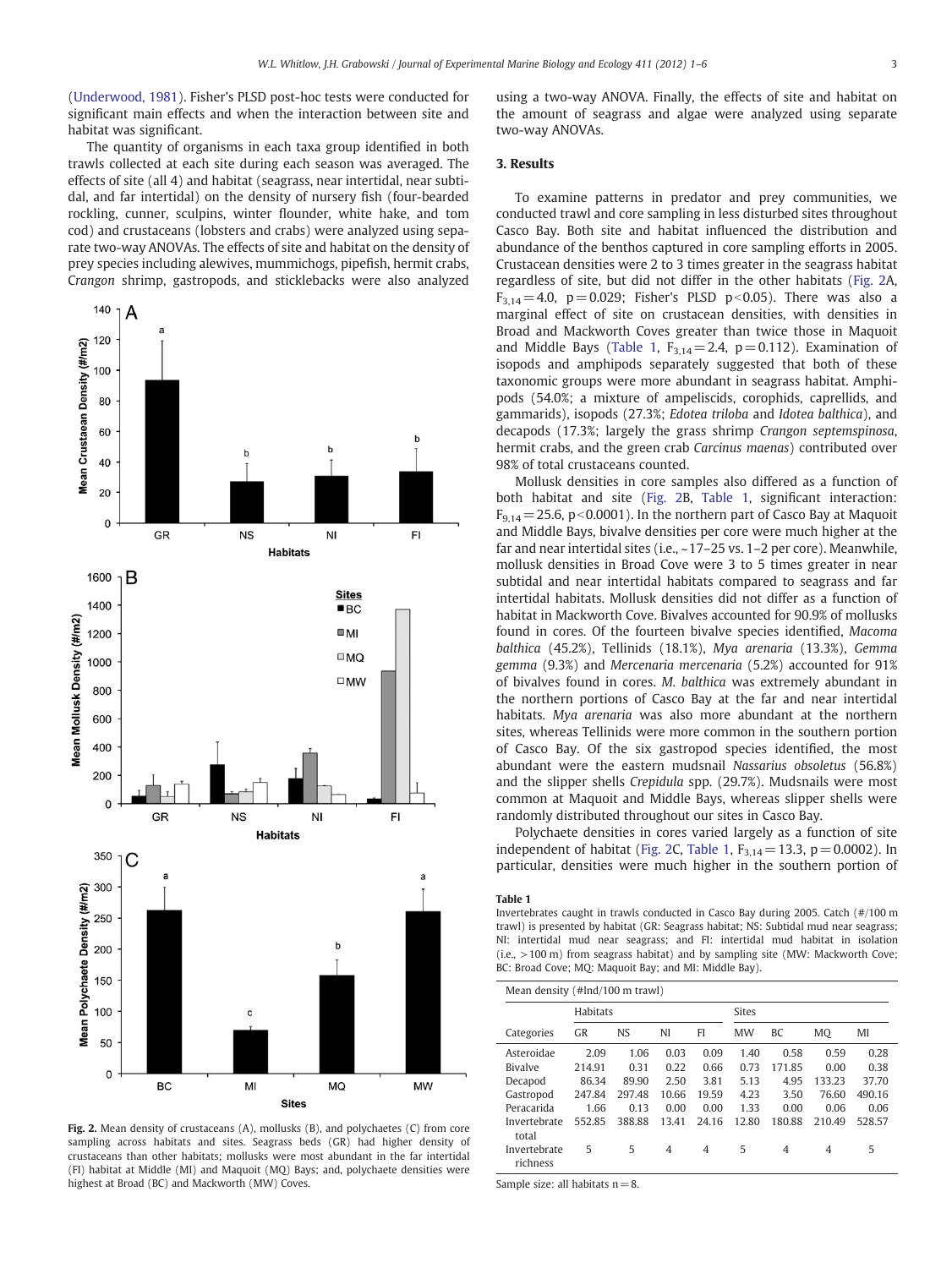Casco Bay at Broad and Mackworth Coves. Polychaetes from 16 different families that grouped into 6 orders were identified in cores. The Order Scolecida were most abundant (44.1%), followed by the following orders: Phyllodocida (28.5%), Spionida (10.3), Terebellida (7.8%), Eunicida (3.2%), and (Sabellida 0.7%).

Sixteen species of fish were captured in trawl surveys conducted in shallow subtidal and intertidal habitats throughout Casco Bay in 2005 (Table 2). The biomass of fish was typically greatest in seagrass and near subtidal habitats. Exceptions to this pattern were largely driven by the occasional capture of larger fish. For instance, in the early summer, 2 juvenile striped bass were captured in the far intertidal habitat at Maquoit Bay, explaining why this site contained the greatest biomass. Fish biomass was lowest in the early summer. Surprisingly, Atlantic cod (Gadus morhua) were not present in any of the seagrass beds sampled in this study.

Nursery fish caught in trawls differed as a function of both site and habitat (Fig. 3A, site x habitat interaction:  $F_{9,48} = 2.0$ , p = 0.058). Nursery fish were largely absent from the northern 2 sites, and were most abundant in Mackworth Cove, where they were mostly found in seagrass and near subtidal habitats. Meanwhile, nursery crustaceans varied with site (Fig. 3B,  $F_{3,48} = 21.1$ , p<0.0001) and marginally with habitat  $(F_{3,48} = 2.4, p = 0.071)$  independently. Crustaceans were more abundant in the southern sites, and were slightly more abundant in the seagrass and near subtidal habitats.

Tomcod, lobsters and crab species were three common nursery species that utilize habitats differently in Casco Bay ([Tables 1 and](#page-2-0) [2](#page-2-0)). In particular, lobsters and tomcod were present only in seagrass and the adjacent mudflat, whereas crabs were found in all four habitats and were most abundant in the far intertidal mudflats. Green crabs were common in all habitats, but were most abundant at the near subtidal mudflats adjacent to seagrass patches and at far intertidal mudflats.

Trawl surveys resulted in the capture of 26,581 animals categorized as prey for nursery species (i.e., small fish, shrimp, and gastropods; [Tables 1 and 2](#page-2-0)). Total prey caught in trawls varied with both site and habitat together (Fig. 3C, site x habitat interaction:  $F_{9,48}$  = 3.9, p = 0.001). Total prey required fourth root transformation to remove heterogeneity of variances. The density of total prey was greater in the near subtidal and seagrass habitats. This result was

#### Table 2

Fish caught in trawls conducted in Casco Bay during 2005. Catch (g/100 m trawl) is presented by habitat (GR: seagrass habitat; NS: subtidal mud near seagrass; NI: intertidal mud near seagrass; and FI: intertidal mud habitat in isolation (i.e., >100 m) from seagrass habitat) and by sampling site (MW: Mackworth Cove; BC: Broad Cove; MQ: Maquoit Bay; and MI: Middle Bay).

| Mean biomass $(g/100 \text{ m} \text{ travl})$ |          |           |      |       |              |      |       |      |  |  |  |
|------------------------------------------------|----------|-----------|------|-------|--------------|------|-------|------|--|--|--|
|                                                | Habitats |           |      |       | <b>Sites</b> |      |       |      |  |  |  |
| Species                                        | GR       | <b>NS</b> | NI   | FI    | <b>MW</b>    | BC   | MQ    | MI   |  |  |  |
| Three-spine stickleback                        | 0.42     | 0.06      | 0.05 | 0.00  | 0.08         | 0.04 | 0.37  | 0.05 |  |  |  |
| Four-spine stickleback                         | 2.11     | 6.05      | 0.08 | 1.04  | 0.12         | 0.04 | 7.87  | 1.21 |  |  |  |
| Nine-spine stickleback                         | 0.14     | 0.04      | 0.01 | 0.29  | 0.00         | 0.00 | 0.43  | 0.04 |  |  |  |
| Four-bearded rockling                          | 0.07     | 0.00      | 0.00 | 0.00  | 0.06         | 0.00 | 0.00  | 0.00 |  |  |  |
| Atlantic alewife                               | 0.21     | 0.00      | 0.00 | 0.00  | 0.00         | 0.00 | 0.21  | 0.00 |  |  |  |
| Atlantic silverside                            | 0.12     | 3.51      | 0.16 | 0.03  | 0.14         | 0.00 | 0.03  | 3.62 |  |  |  |
| Cunner                                         | 0.00     | 0.05      | 0.00 | 0.00  | 0.00         | 0.04 | 0.00  | 0.00 |  |  |  |
| Lumpfish                                       | 0.14     | 1.16      | 0.07 | 0.00  | 1.00         | 0.10 | 0.00  | 0.00 |  |  |  |
| Grubby                                         | 1.02     | 0.39      | 0.08 | 0.00  | 0.71         | 0.16 | 0.42  | 0.00 |  |  |  |
| Shorthorn sculpin                              | 0.65     | 0.00      | 0.00 | 0.00  | 0.00         | 0.00 | 0.65  | 0.00 |  |  |  |
| Striped bass                                   | 0.00     | 0.00      | 0.00 | 21.25 | 0.00         | 0.00 | 21.25 | 0.00 |  |  |  |
| Mummichog                                      | 0.03     | 2.07      | 0.00 | 0.30  | 0.00         | 0.00 | 0.27  | 2.12 |  |  |  |
| Pipefish                                       | 0.72     | 0.11      | 0.05 | 0.00  | 0.09         | 0.06 | 0.50  | 0.26 |  |  |  |
| Tomcod                                         | 0.00     | 0.47      | 0.00 | 0.00  | 0.38         | 0.00 | 0.00  | 0.00 |  |  |  |
| White hake                                     | 0.81     | 0.00      | 0.00 | 0.00  | 0.65         | 0.00 | 0.00  | 0.00 |  |  |  |
| Winter flounder                                | 1.69     | 0.76      | 2.41 | 1.55  | 0.70         | 5.34 | 1.09  | 0.78 |  |  |  |
| Fish total                                     | 8.12     | 14.66     | 2.91 | 24.46 | 3.91         | 5.78 | 33.08 | 8.09 |  |  |  |
| Fish richness                                  | 13       | 11        | 8    | 6     | 10           | 7    | 11    | 7    |  |  |  |

Sample size: all habitats  $n = 8$ .



Fig. 3. Mean density of fish (A), crustaceans (B), and combined prey species (C) from trawls across habitats and sites. Fish were most abundant in seagrass (GR) and near subtidal (NS) habitats in Mackworth Cove (MW); crustacean densities were also high in seagrass and at Mackworth Cove; combined prey species were most dense in seagrass and near subtidal habitats.

more pronounced in the northern portion of Casco Bay. The four most common prey included gastropods (74.2% of catch), hermit crabs (14.3%), Crangon shrimp (8.2%), and sticklebacks (2.6%). Examination of gastropod results revealed that there was no difference among habitats in the south, but gastropods were more abundant in the near subtidal and seagrass habitats in the north at Maquoit and Middle Bays. Hermit crabs were more abundant in the far intertidal at Mackworth, whereas they were more abundant in the near subtidal and seagrass habitats in the other three habitats.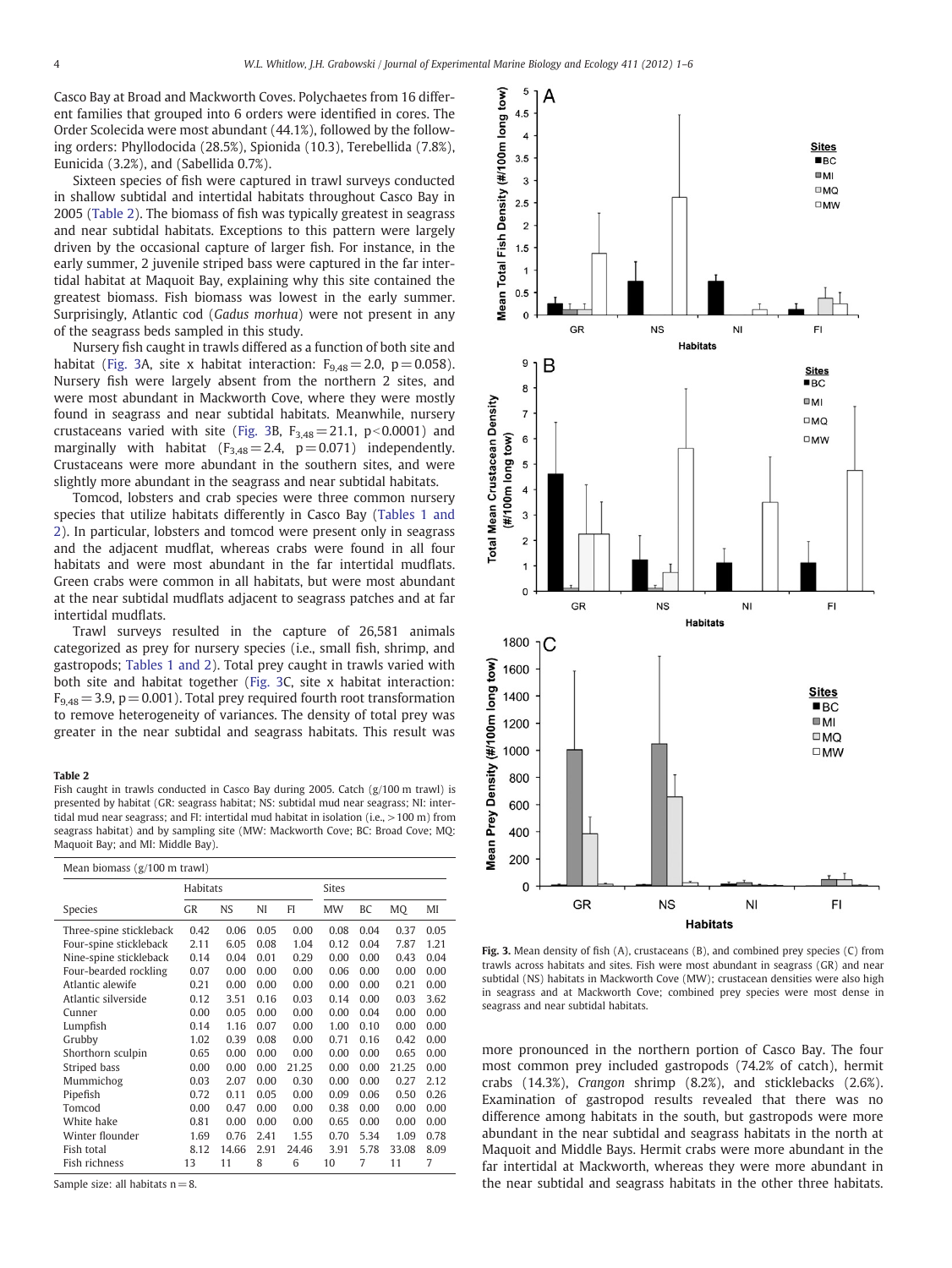<span id="page-4-0"></span>Crangon shrimp and sticklebacks were consistently more abundant in the near subtidal and seagrass habitats across all four habitats. Sticklebacks were also much more abundant in the northern sites.

Both habitat and site affected the amount of seagrass present in trawl surveys in Casco Bay. In particular, seagrass was three times more prevalent in the northern than in the southern sites  $(F_{3,48}= 3.5; p= 0.022)$ . Seagrass was also more prevalent in the near subtidal and seagrass habitats ( $F_{3,48}$  = 5.8; p = 0.002). Meanwhile, algal biomass did not vary as a function of site, habitat or their interaction ( $p > 0.19$  for all effects).

#### 4. Discussion

Our results indicate that seagrass beds are inhabited by mobile fish and crustacean species, and thus likely serve as important nursery habitat in Casco Bay. Furthermore, the presence of seagrass habitat affected the abundance and diversity of local fish and invertebrate communities in estuaries. Of the habitats investigated, seagrass beds contained the highest abundance of crustaceans and polychaetes [\(Fig. 2](#page-2-0)A and C), suggesting that seagrass beds are important biogenic habitat refuges for intermediate predator and basal prey species. This is consistent with previous findings, which have demonstrated the prominent role seagrass beds play as nurseries for multiple species (Heck and Thoman, 1984), as an important habitat for many infaunal invertebrates (Irlandi, 1994; Micheli, 1997; Summerson and Peterson, 1984), and as a source of prey and refuge for predators such as juvenile fish, crabs, and lobsters (Clark et al., 1999; Gotceitas et al., 1997; Micheli and Peterson, 1999).

Invertebrate prey (e.g. small fish, shrimp, and mollusk) species collected in trawl surveys were much more abundant in and around (near subtidal habitat) seagrass beds than away from seagrass beds at the sites located in the northern portion of Casco Bay (MI and MQ) where crustacean densities were extremely low. Meanwhile, trawl surveys indicated that prey generally were much lower and differences among habitats were less pronounced at the southern (MW and BC) sites in Casco Bay where predatory crustaceans were more prevalent. Native crustaceans were especially common along the edges of and within seagrass habitat at these sites. Mollusk densities quantified in core sampling efforts were also lower (BC) or did not differ (MW) in seagrass beds relative to other habitats at the southern sites. Collectively, these results are counter to previous seagrass studies that suggest seagrass beds provide refuge for mollusks and other prey species. However, our results align with previous studies indicating that seagrass beds are important habitat for intermediate predators such as crustaceans that likely forage within or around seagrass beds on prey species, but the degree to which they provide this function is positively correlated with their proximity to the coast.

Lobsters were only captured at the southern sites, and 73.9% of all cancer crabs captured were located at the southern two sites. In general, lobster catches were surprisingly low given that these seagrass beds are reported to be important shedding grounds (local lobster fishermen, pers. comm.). Whether predation is high on juvenile lobsters in Casco Bay deserves further attention, especially since native predators such as striped bass and cod (to a lesser extent) have recovered locally. Striped bass have been shown to be important consumers of lobsters elsewhere in New England (Nelson et al., 2003).

In contrast to habitat use patterns of native predators, the green crab was most abundant in the far intertidal mud flat habitat. The green crabs were also the only predator common in all four habitat types, suggesting that the crabs were less reliant on being protected by seagrass beds. One explanation for this could be that as an invasive species, green crabs have fewer natural predators than the codfish and lobster (Grosholz and Ruiz, 1995), which are native to the Gulf of Maine. The generalist habitat and diet capabilities of green crabs may also enable persistence across the broader range of sites [\(Snyder and Evans, 2006\)](#page-5-0). In general, this pattern of green crab presence across sites corresponds with the phenomenon of increases in the likelihood of invasive species establishment and proliferation post-disturbance (Byers, 2002; Hobbs and Huenneke, 1992).

Our results generally suggest that while the direct habitat connection between mudflats and seagrass beds is important to predator and prey populations, the larger matrix of extended mudflats around seagrass beds also mediates community structures and habitat use. This finding is consistent with other habitat based studies that have shown the importance of habitat connectivity and multi-habitat spaces on ecosystem function and community structure (Grabowski et al., 2005; Micheli and Peterson, 1999). Measures of existing community patterns across vulnerable habitats generate effective preparation through establishing valuable baseline data for assessing future impacts on community dynamics and ecosystem functions (Loreau et al., 2001).

### Acknowledgments

We would like to thank Kiersa Benson, Sarah Hauke, Curt Brown, and Julien Gaudette for assistance in the field and lab on this project. Brendan Ready and Rob Bernat provided vessel support in the field. Support for this project was provided by the Maine Oil Spill Advisory Council (grant no. UM-S583). [SS]

#### **References**

- Byers, J.E., 2002. Impact of non-indigenous species on natives enhanced by anthropogenic alteration of selection regimes. Oikos 97, 449–458.
- Casco Bay Estuary Project, 2003. Habitat restoration program: partnerships to revitalize damaged habitats(Available at) [http://www.cascobay.usm.maine.edu/Habfact.](http://www.cascobay.usm.maine.edu/Habfact.pdf) [pdf](http://www.cascobay.usm.maine.edu/Habfact.pdf), (4 pp.).
- Clark, M.E., Wolcott, T.G., Wolcott, D.L., Hines, A.H., 1999. Intraspecific interference among foraging blue crabs Callinectes sapidus: interactive effects of predator density and prey patch distribution. Mar. Ecol. Prog. Ser. 178, 69–78.
- Fonseca, M.S., Bell, S.S., 1998. Influence of physical setting on seagrass landscapes near Beaufort, North Carolina, USA. Mar. Ecol. Prog. Ser. 171, 109–121.
- Gotceitas, V., Fraser, S., Brown, J.A., 1997. Use of eelgrass beds (Zostera marina) by juvenile Atlantic cod (Gadus morhua). Can. J. Fish. Aquat. Sci. 54, 1306–1319.
- Grabowski, J.H., Hughes, A.R., Kimbro, D.L., Dolan, M.A., 2005. How habitat setting influences restored oyster reef communities. Ecology 86, 1926–1935.
- Grosholz, E.D., Ruiz, G.M., 1995. Spread and potential impact of the recently introduced European green crab, Carcinus maenas, in central California. Mar. Biol. 122, 239–247.
- Heck, K.L., Thoman, T.A., 1984. The nursery role of seagrass meadows in the upper and lower reaches of the Chesapeake Bay. Estuaries 7, 70–92.
- Hobbs, R.J., Huenneke, L.F., 1992. Disturbance, diversity, and invasion: implications for conservation. Conserv. Biol. 6, 324–337.
- Irlandi, E.A., 1994. Large- and small-scale effects of habitat structure on rates of predation: how percent coverage of seagrass affects rates of predation and siphon nipping on an infaunal bivalve. Oecologia 98, 176–183.
- Jackson, E.L., Rowden, A.A., Attrill, M.J., Bossey, S.J., Jones, M.B., 2001. The importance of seagrass beds as a habitat for fishery species. Oceanogr. Mar. Biol. Annu. Rev. 39, 269–303.
- Loreau, M., Naeem, S., Inchausti, P., Bengtsson, J., Grime, J.P., Hector, A., Hooper, D.U., Huston, M.A., Raffaelli, D., Schmid, B., Tilman, D., Wardle, D.A., 2001. Biodiversity and ecosystem functioning: current knowledge and future challenges. Science 294, 804–808.
- Micheli, F., 1997. Effects of predator foraging behavior on patterns of prey mortality in marine soft bottoms. Ecol. Monogr. 67, 203–224.
- Micheli, F., Peterson, C.H., 1999. Estuarine vegetated habitats as corridors for predator movements. Conserv. Biol. 13, 869–881.
- Mosknes, P., 2002. The relative importance of habitat-specific settlement, predation and juvenile dispersal for distribution and abundance of young juvenile shore crabs Carcinus maenas L. J. Exp. Mar. Biol. Ecol. 271, 41–73.
- Nelson, G.A., Chase, B.C., Stockwell, J., 2003. Food habits of striped bass (Morone saxatilis) in coastal waters of Massachusetts. J. Northwest Atlantic Fish. Sci. 32, 1–25.
- Orth, R.J., 1977. The importance of sediment stability in seagrass communities. In: Coull, B.C. (Ed.), Ecology of Marine Benthos. University of South Carolina Press, Columbia, pp. 281–300.
- Orth, R.J., Carruthers, T.J.B., Dennison, W.C., Duarte, C.M., Fourqurean, J.W., Heck Jr., K.L., Hughes, A.R., Kendrick, G.A., Kenworthy, W.J., Olyarnik, S., Short, F.T., Waycott, M., Williams, S.L., 2006. A global crisis for seagrass ecosystems. Bioscience 56, 987–996.